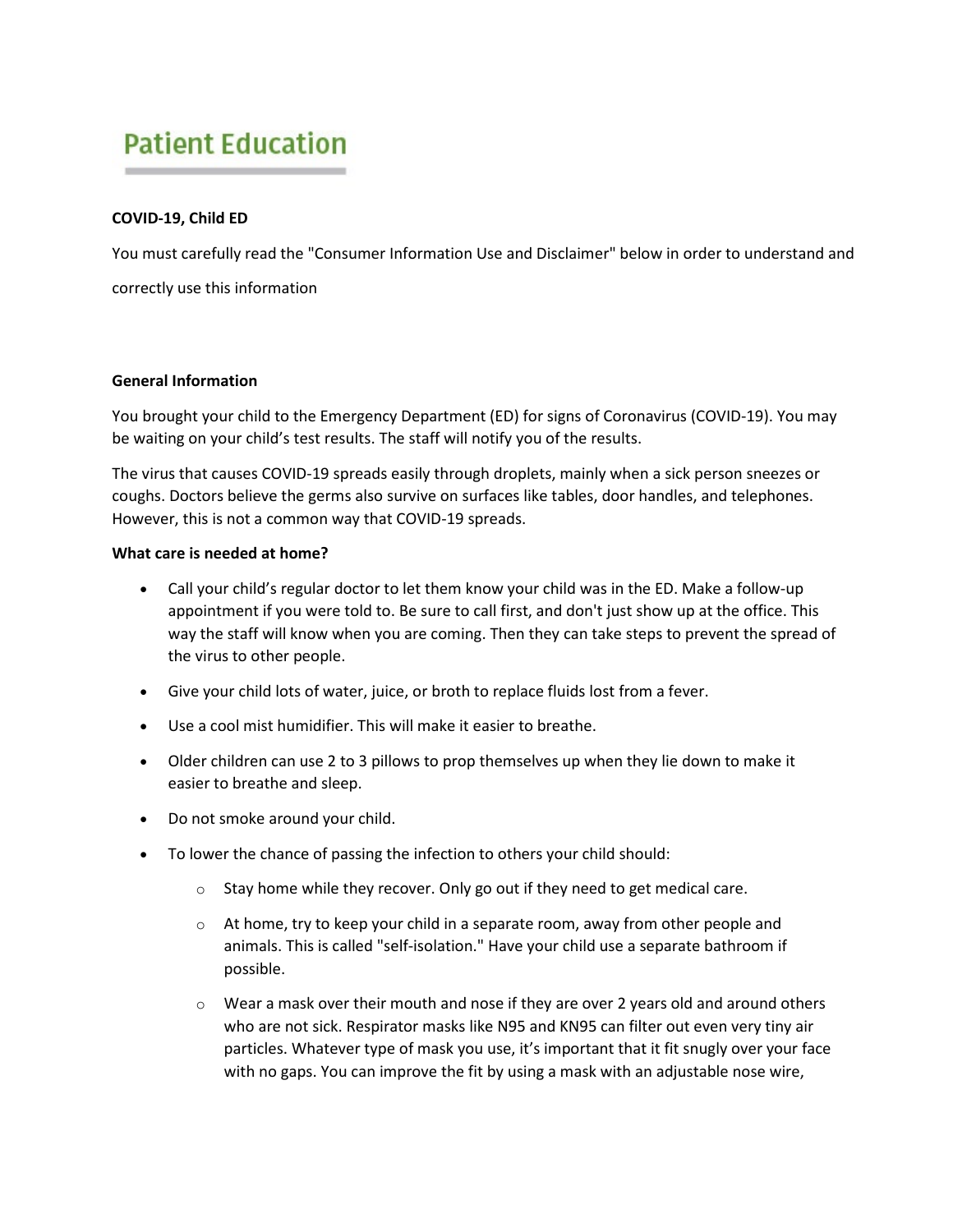adjusting or knotting the ear loops to make it tighter, or wearing a cloth mask on top of a disposable mask.

- $\circ$  Wear a mask if your child is around other people. If other people have to be in the same room or vehicle with them, they should wear a mask also.
- $\circ$  Wash their hands often. You may need to help them with this. Remind them to avoid touching their face, mouth, nose, and eyes.
- Continue to keep your child away from others until your doctor or nurse tells you it's OK for them to return to their normal activities. When your child can stop self-isolation will depend on how long it has been since they have had symptoms, and in some cases, whether they have had a negative test (showing that the virus is no longer in their body).

## **When do I need to get emergency help?**

- **Call for an ambulance right away if:**
	- $\circ$  Your child is having so much trouble breathing that they can only say one or two words at a time.
	- $\circ$  Your child needs to sit upright at all times to be able to breathe or cannot lie down.
	- o Your child has pain or pressure in their chest.
	- o Your child has blue lips or face.
	- o Your child acts confused or does not respond.

#### • **Return to the ED if your child:**

- $\circ$  Your child has a fever above 100.4 $^{\circ}$  F (38.4 $^{\circ}$ C) for more than 24 hours and rash.
- o Your child has trouble breathing when talking or sitting still.
- o Your child can't keep any fluids down, has not had anything to drink in many hours, **and** has one or more of the following:
	- Your child is not as alert as usual, is very sleepy or much less active.
	- Your child is crying all the time.
	- Your infant has not had a wet diaper on over 8 hours.
	- Your older child has not needed to urinate in over 12 hours.
	- Your child's skin is cool.

#### **When do I need to call the doctor?**

- Your child is having trouble feeding normally.
- Your child has a dry mouth.
- Your child has few or no tears when they cry.